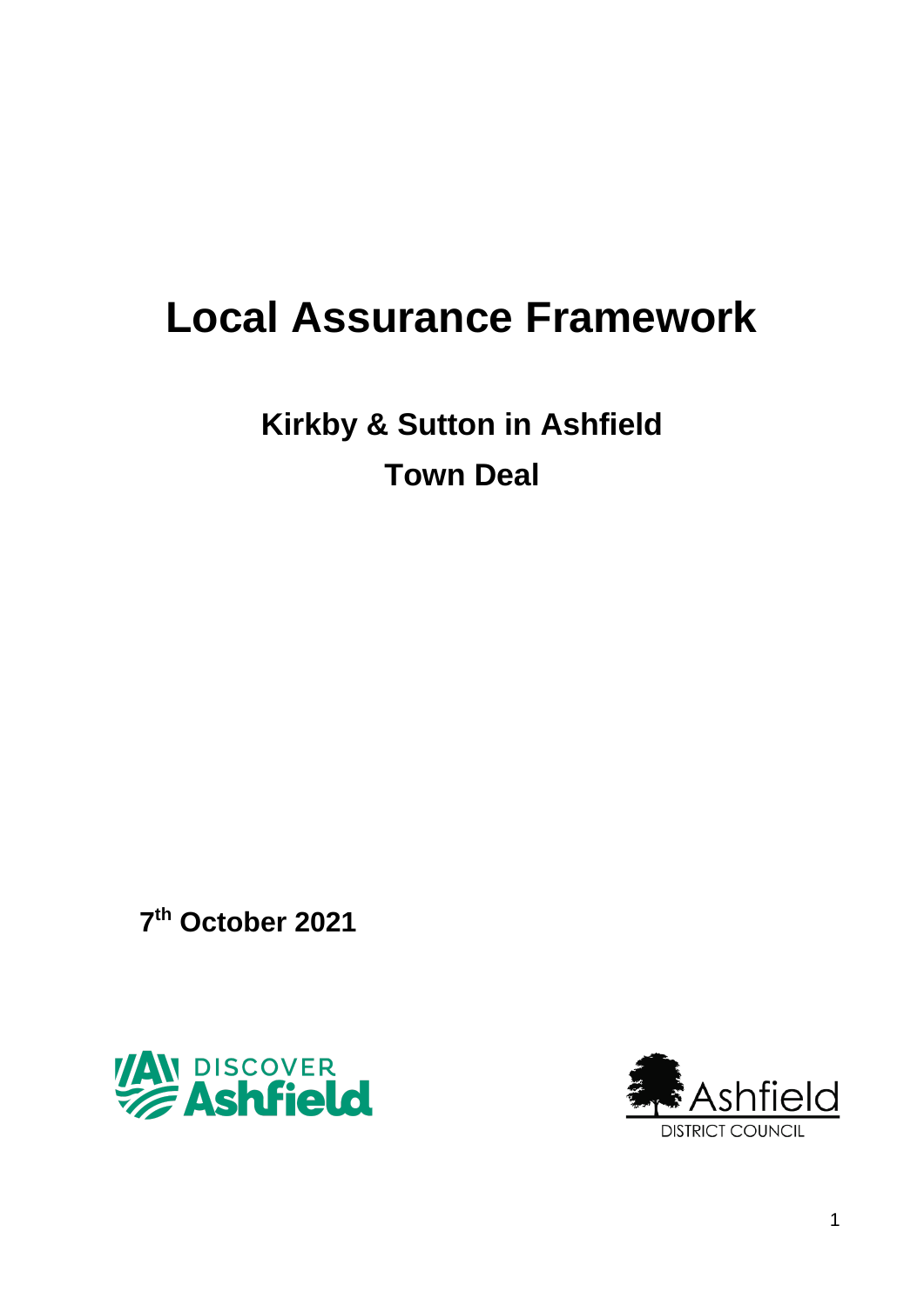| <b>Contents</b>                                   | Page |
|---------------------------------------------------|------|
| Introduction                                      | 3    |
| 1. Governance                                     | 5    |
| 2. Scheme of Delegation                           | 6    |
| 3. Policies and Procedures                        | 7    |
| 4. Accountability and transparent decision making | 8    |
| 5. Engagement with Stakeholders                   | 11   |
| 6. Project Approvals Process                      | 12   |
| 7. Risk management                                | 17   |
| 8. Contract Management                            | 17   |
| 9. Monitoring and Evaluation                      | 18   |
| 10. Communications                                | 20   |

## **Appendices**

A. Discover Ashfield - Terms of Reference link

B. Towns Fund sub-group - Terms of Reference link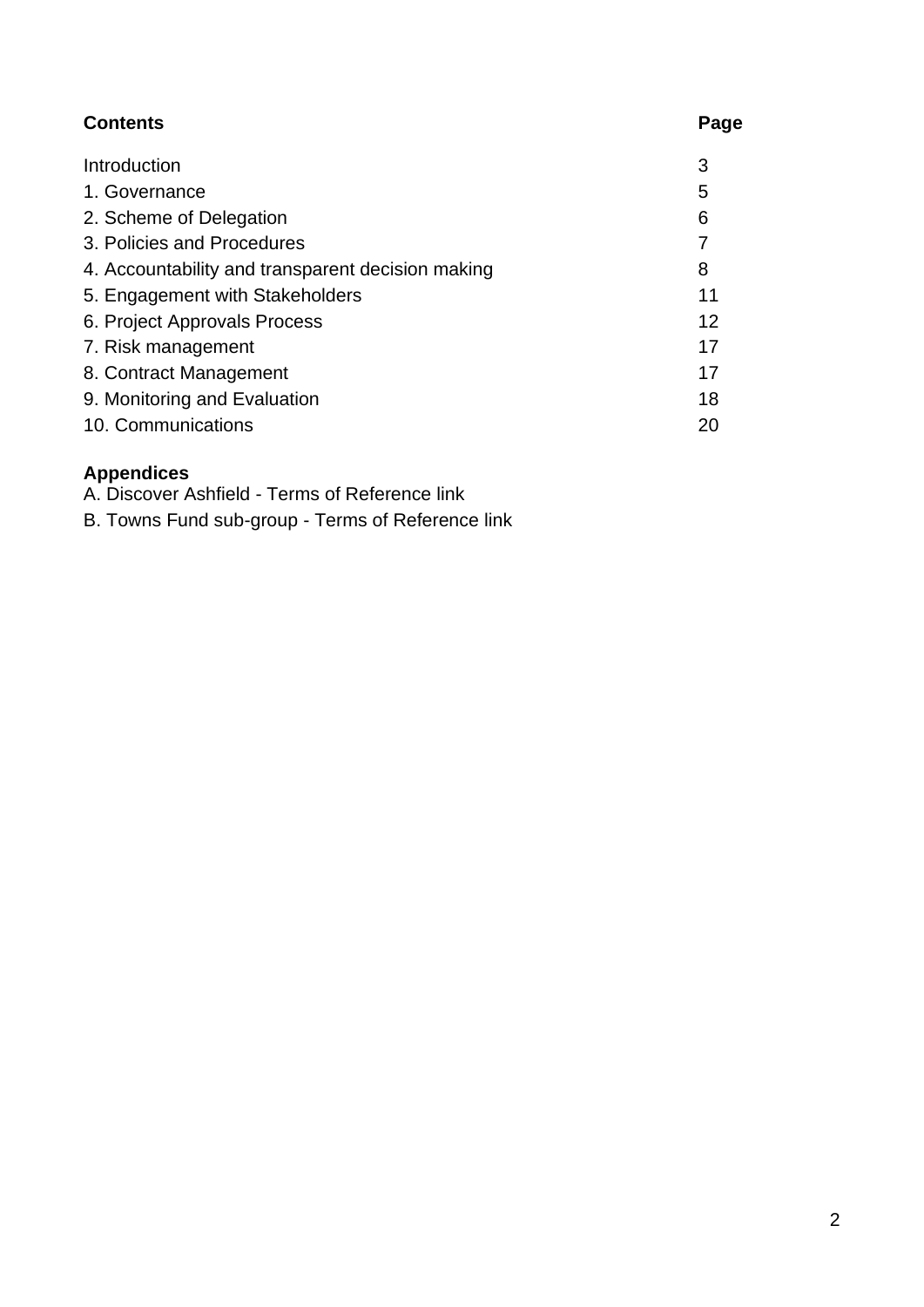#### **Introduction**

This Local Assurance Framework (LAF) sets out how Ashfield District Council and Discover Ashfield will effectively undertake their respective roles in relation to good governance and delivery of the projects being funded through the Towns Fund. The LAF is a requirement of the Towns Fund and identifies the roles to be undertaken by Discover Ashfield as the Town Deal Board and its Towns Fund sub-group, by Ashfield District Council as the Accountable Body and by the promoters of projects. This includes the process of ensuring value for money, appraisal, business case development and risk management.

Discover Ashfield and Ashfield District Council are fully committed to ensuring the highest standards of governance, accountability and transparency across all aspects of activities in relation to the Towns Fund and will review the LAF annually and make any changes necessary to ensure consistency and full compliance.

The framework sets out the structure and roles that each organisation will undertake and the processes and policies that will apply to the decision making and oversight that are required in managing the Town Deal programme.

Adherence to the framework should ensure:

- Accountable decision making
- Responsible use of public money including achieving value for money
- Effective monitoring and evaluation

The framework is jointly owned by the Discover Ashfield Town Deal Board and Ashfield District Council. It was approved by both organisations in October 2021 and is subject to an annual review.

#### **The Towns Fund**

Kirkby and Sutton in Ashfield are two of the 101 towns in England selected to develop "Town Deals" with funding designed to increase economic growth with a focus on regeneration, transport, better broadband connectivity, skills and culture.

A Town Investment Plan for Kirkby and Sutton was submitted to government in early 2021 and included 17 projects to be funded and delivered. In June 2021 it was confirmed that Kirkby and Sutton will receive up to £62.6m funding from the Towns Fund, with co-funding a potential £100m will be invested in the area.

The Towns Fund is being administered by the Ministry of Housing, Communities & Local Government (MHCLG).

The 17 projects being delivered will each require the development of a Green Book compliant business case which will need to be locally assured. To undertake this role the Discover Ashfield Board has set up a Towns Fund sub-group which will follow this Local Assurance Framework and government guidance to assure the business cases.

Once government has approved the summary of the business cases projects will commence delivery. Delivery of individual projects and the wider Town Investment Plan will continue to be overseen by the Town Deal Board.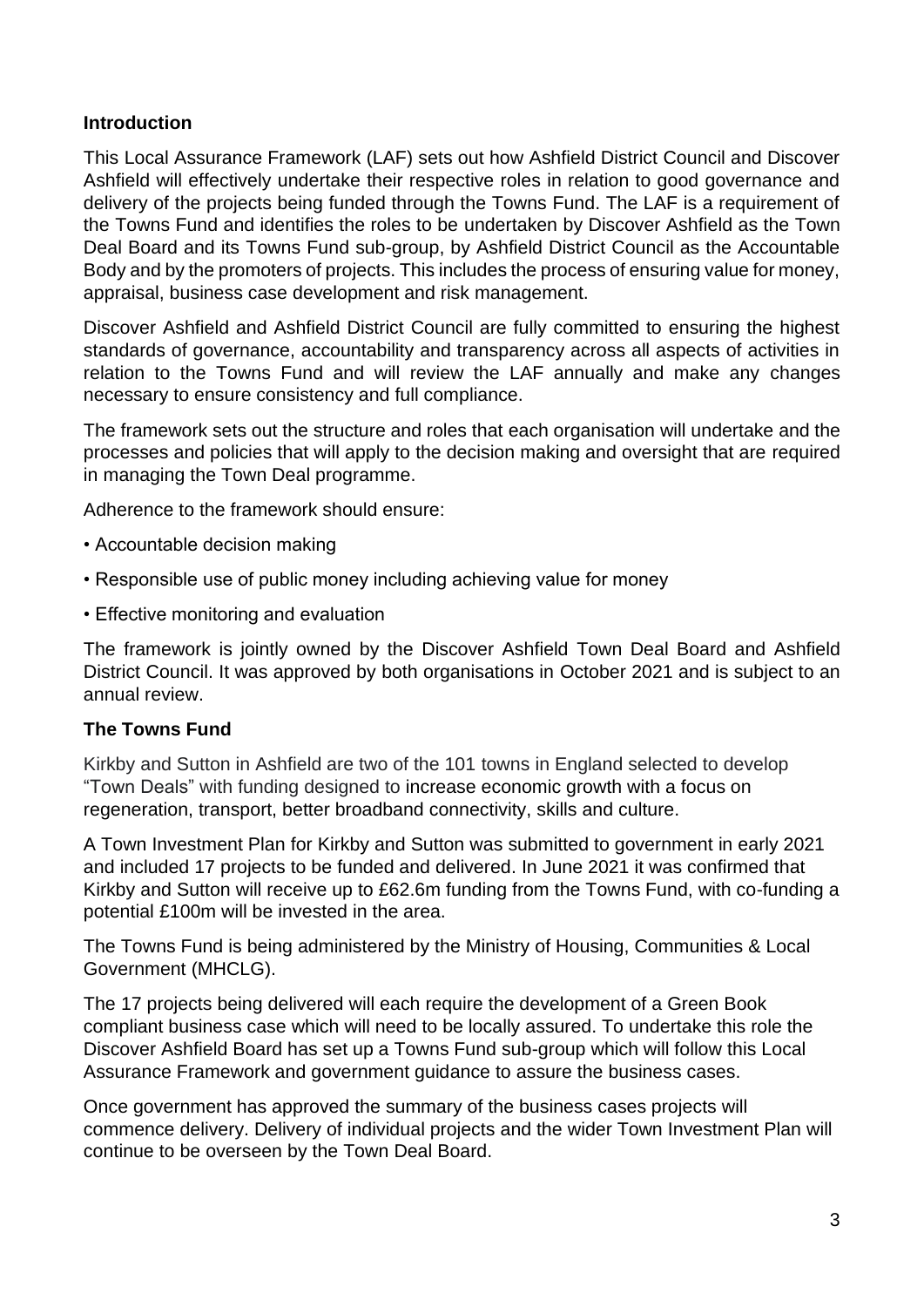## **Discover Ashfield**

Discover Ashfield was set up in 2017 and includes representation from a wide range of business, community and public sector bodies, including academies, further education and Mansfield and Ashfield 2020. Community representation is from Citizen's Advice Ashfield and Ashfield Voluntary Action. Ashfield District Council, Nottinghamshire County Council and the Local Enterprise Partnership – D2N2 also sit on the Board.

The board is chaired by a representative of the business community, with secretarial support provided by Ashfield District Council.

Discover Ashfield celebrates all that is best about living, visiting, working and doing business in Ashfield through four themes. Its mission is to:

- Promote Ashfield in a positive manner; Develop pride and aspiration in our communities: Theme 1: Love where you live
- Encourage and promote inward investment: Theme 2. Succeed in Ashfield
- Help people improve their health and wellbeing: Theme 3. Be Healthy, Be Happy
- Support tourism and the visitor economy: Theme 4. More to Discover.

The Accountable Body for the Kirkby and Sutton Towns Fund Deal is Ashfield District Council which has responsibility for ensuring this LAF is in place, meets the standards set out by Government and that all funding decisions are made in accordance with it. The Section 151 officer at Ashfield District Council ultimately provides assurance of proper use of Government Funds and Governance Procedures within the Towns Fund activities.

#### **Ashfield District Council**

The Council's role is leading and enabling delivery of improvements for Ashfield as a place. We are committed to engaging with partners, local communities and businesses to ensure that we maximise the once in a generation opportunity provided through the Towns Fund Deal for the Kirkby and Sutton area to support economic growth, employment, housing, more vibrant town centres and a strong visitor economy.

We are committed to making Ashfield a location and destination of choice for business and visitors and a desirable place to live for all residents. Enhancing the identity of Ashfield so it is cherished by those who live or work here, desirable to those who visit, and attractive to those who bring jobs and investment; whilst also raising the profile of Ashfield as a place where people want to visit and spend their time.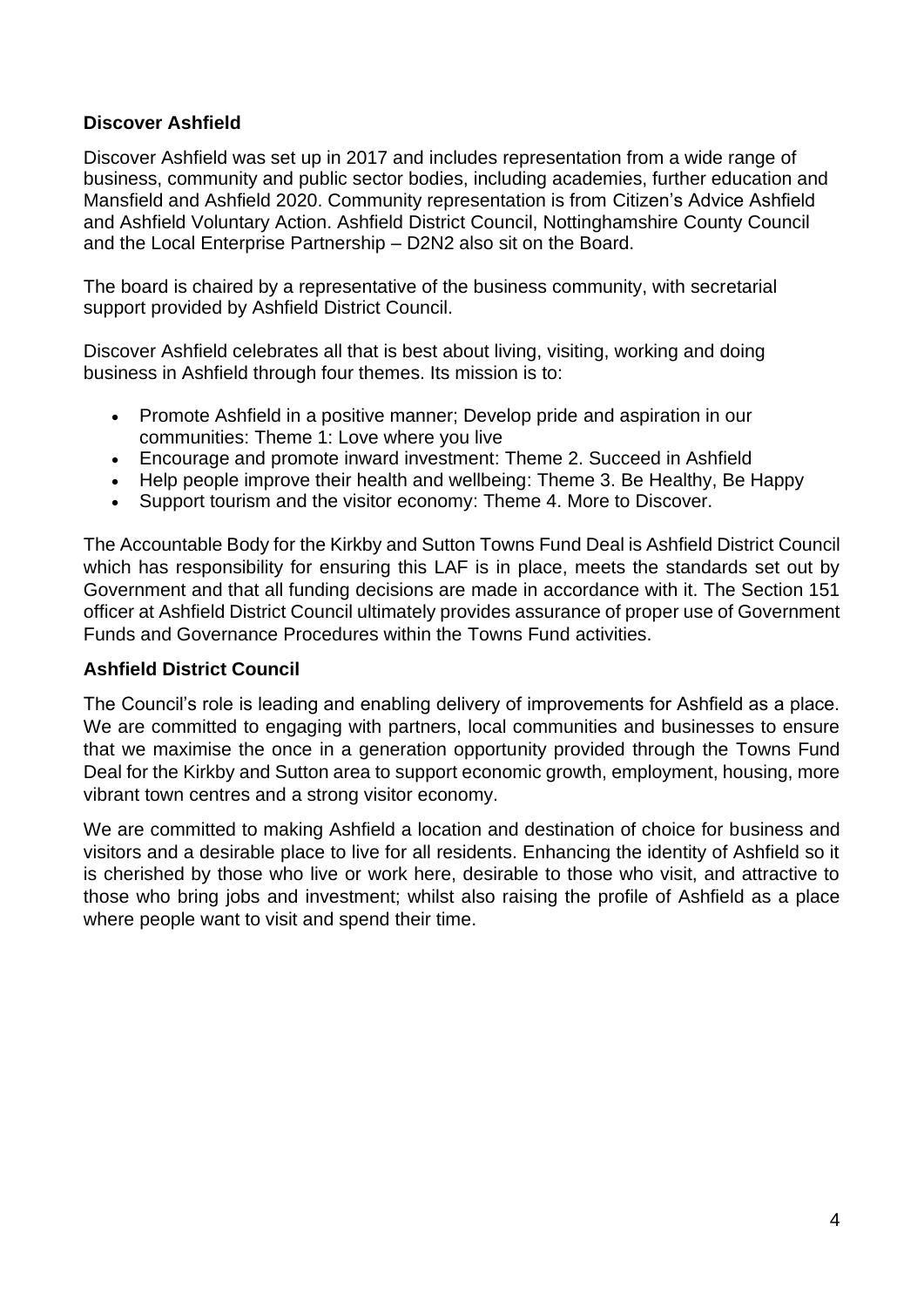## **1. Governance**

i. Discover Ashfield Structure and Board

Discover Ashfield has clear systems, rules and practices and processes in place to ensure that decisions are made on a transparent basis, by the appropriate persons or groups and based on appropriate skills and capability. Members of the Discover Ashfield Board and other subgroups will work within the agreed governance structures and will always demonstrate the highest standards of conduct. Any third party involved with Discover Ashfield or who is providing a service to Discover Ashfield will be made aware they are expected to act within the governance system and that their conduct is expected to be consistent with the standards applicable to members of the Discover Ashfield Board.

The Nolan Principles of Public Life underpin the LAF and all board and sub- board members are expected to adhere to them, these are:

• Selflessness: Holders of public office should act solely in the public interest.

• Integrity: Holders of public office must avoid placing themselves under any obligation to people or organisations that might try in appropriately to influence them in their work. They should not act or take decisions to gain financial or other material benefits for themselves, their family or their friends. They must declare and resolve any interests and relationships.

• Objectivity: Holders of public office must act and take decisions impartially, fairly and on merit, using the best evidence and without discrimination or bias.

• Openness: Holders of public office should act and take decisions in an open and transparent manner. Information should not be withheld from the public unless there are clear and lawful reasons for doing so.

• Honesty: Holders of public office should be truthful

• Leadership: Holders of public office should exhibit these principles in their own behaviour. They should actively promote and robustly support the principles and be willing to challenge poor behaviour wherever it occurs.

- ii. Discover Ashfield is a constituted group operating in line with its Terms of Reference and Constitution
- iii. The Accountable Body for the Towns Fund is Ashfield District Council
- iv. The Board is responsible for assurance and scrutiny of the Towns Fund projects
- v. Ashfield District Council as the Accountable Body is the ultimate decision-making body
- vi. Structure of Discover Ashfield Board: The Board will comprise a maximum of 35 members including a minimum of one member from the District Council to represent the public sector plus one member representing the community and voluntary sector
- vii. The Chair (three-year term) and Vice Chair of the Board (two-year term) are appointed from the Board
- viii. The Board is committed to diversity based on all protected characteristics and will encourage engagement and representation from across all communities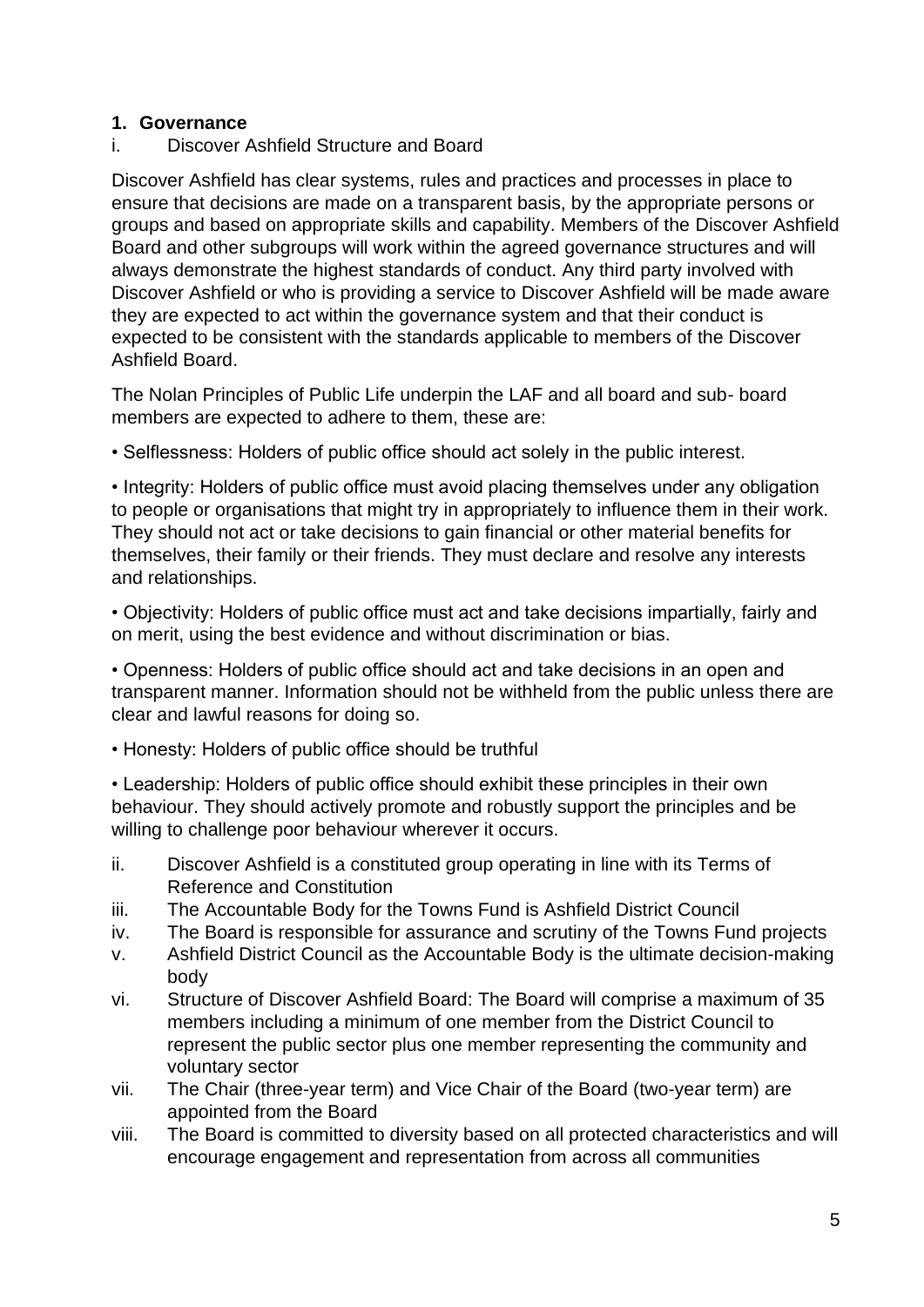- ix. Governance information such as Terms of Reference, Code of Conduct and Declarations of Interest and membership list is published, together with information on future board meeting dates and is available on the website.
- x. The appointments process for the Towns Fund sub-group will be included in its respective Terms of Reference
- xi. In addition to the main board, Discover Ashfield also has in place a formal governance structure of sub-groups
- xii. The Towns Fund governance structure for Kirkby and Sutton is as follows:



- xiii. Discover Ashfield provides assurance and scrutiny of the Towns Fund programme through discussions at the Board. Any financial decisions are decided by the Discover Ashfield Board and Ashfield District Council.
- xiv. The Towns Fund sub-group is responsible for overseeing all investment decisions through the Towns Fund on behalf of the Board and will take a first review of all financial decisions and provide a recommendation for ratification to the Discover Ashfield Board.
- xv. Terms of Reference for the Discover Ashfield Board: [http://discoverashfield.co.uk/media/1328/discover-ashfield-board-constitution-v](http://discoverashfield.co.uk/media/1328/discover-ashfield-board-constitution-v-april-2021.pdf)[april-2021.pdf](http://discoverashfield.co.uk/media/1328/discover-ashfield-board-constitution-v-april-2021.pdf) and Towns Fund sub-group: [http://www.discoverashfield.co.uk/media/1346/towns\\_fund\\_sub-group\\_tor.pdf](http://www.discoverashfield.co.uk/media/1346/towns_fund_sub-group_tor.pdf)

## **2. Scheme of Delegation**

The scheme of delegation is for decisions to be made by the Discover Ashfield Board. The Board may from time to time delegate decisions to sub-groups which are outlined in the terms of reference for each sub-group.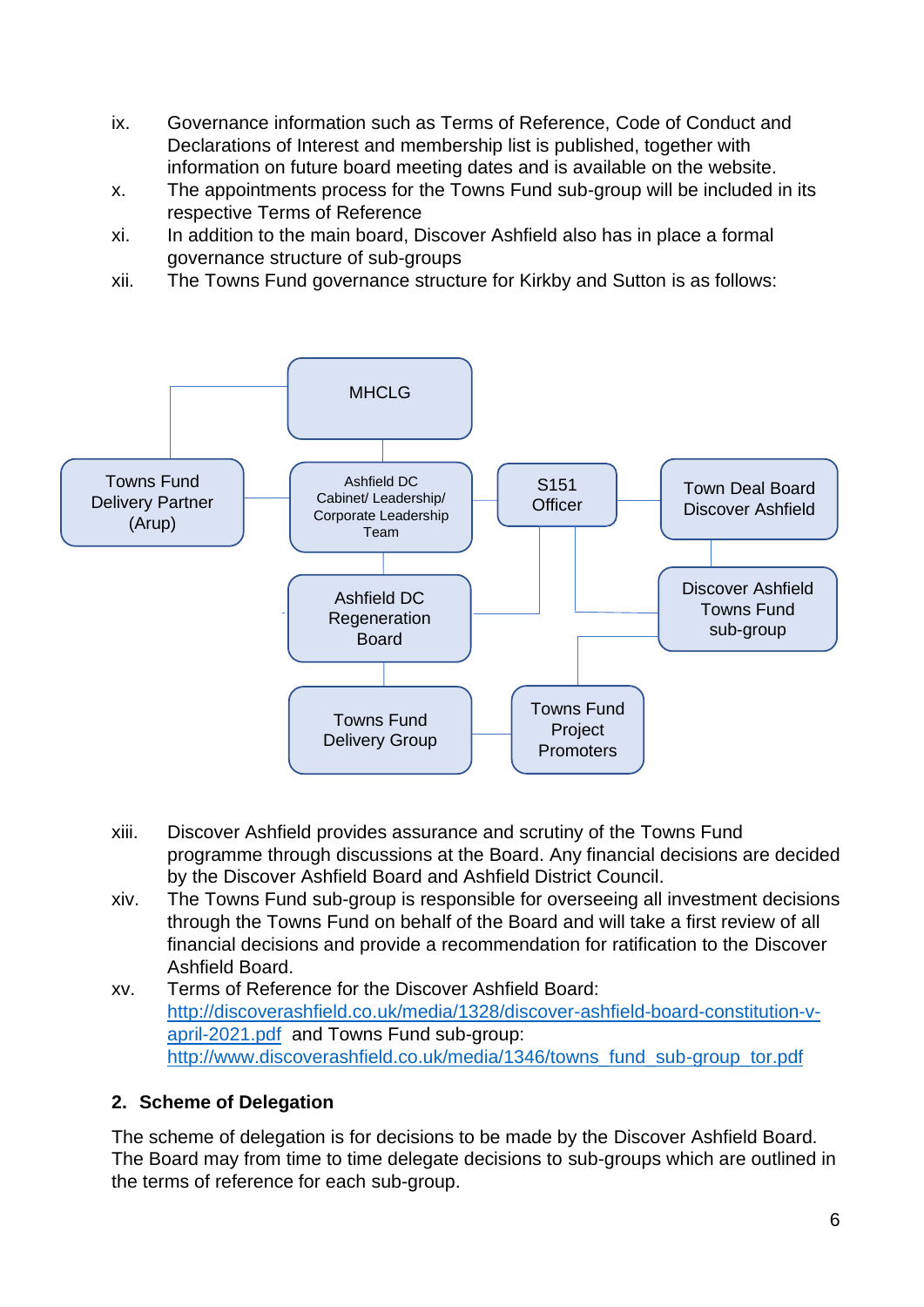Where a decision is required on funding, generally the Discover Ashfield Board would make the decision, unless otherwise agreed by the Discover Ashfield Board.

A decision which is made in contravention of the process will be invalid based on noncompliance unless the Discover Ashfield Board has given prior approval for variation in the decision-making process.

Any decision that needs to be made by the Discover Ashfield Board or the Towns Fund sub-group that does not fit within the timeframe of the scheduled meetings can be decided through written procedures. All members of the relevant board will be written to with the appropriate documentation that would be presented in the same manner as it would be to The Board or Towns Fund sub-group. Each member will then be able to reply with any concerns and their approval/rejection to the chair, who will confirm the decision.

Any decision coming forward by written procedures will be done so at the discretion of the Chair of the Board.

## **3. Policies and Procedures**

## **i. Code of Conduct and Conflicts of Interest**

Discover Ashfield's Code of Conduct, which is published on the website, outlines the expectations of Board members when acting in capacity as a Board member of Discover Ashfield. The code includes Conflicts of Interest and outlines the process for Board members to declare and report interests, ensuring impartiality and the avoidance of perceptions of bias.

It includes guidance on pecuniary and non-pecuniary interests individuals must declare, outlines the process that Board members follow for declaring interests and explains the process for requesting an exemption.

Individual registers of interests for Board members are updated on an annual basis and are available on request via discoverashfield@ashfield.gov.uk.

## **ii. Publication of reports and information**

Discover Ashfield Board papers are published on the website. These are published in line with the Best Practice Guidance in accordance with the Local Government Act 1972, meeting agendas and papers are published five clear working days before the meeting takes place and draft minutes of the meeting are published within 10 clear working days of the meeting taking place.

Any declaration of interest made at the meeting will be included in the minutes.

Discover Ashfield follows Ashfield District Councils' document classification policy in terms of how documents are classified as public, controlled, or restricted.

Information which is not to be placed in the public domain is treated under The Local Authorities-Executive Arrangements Meetings and Access to Information Regulations 2012 using one of following 7 exemptions: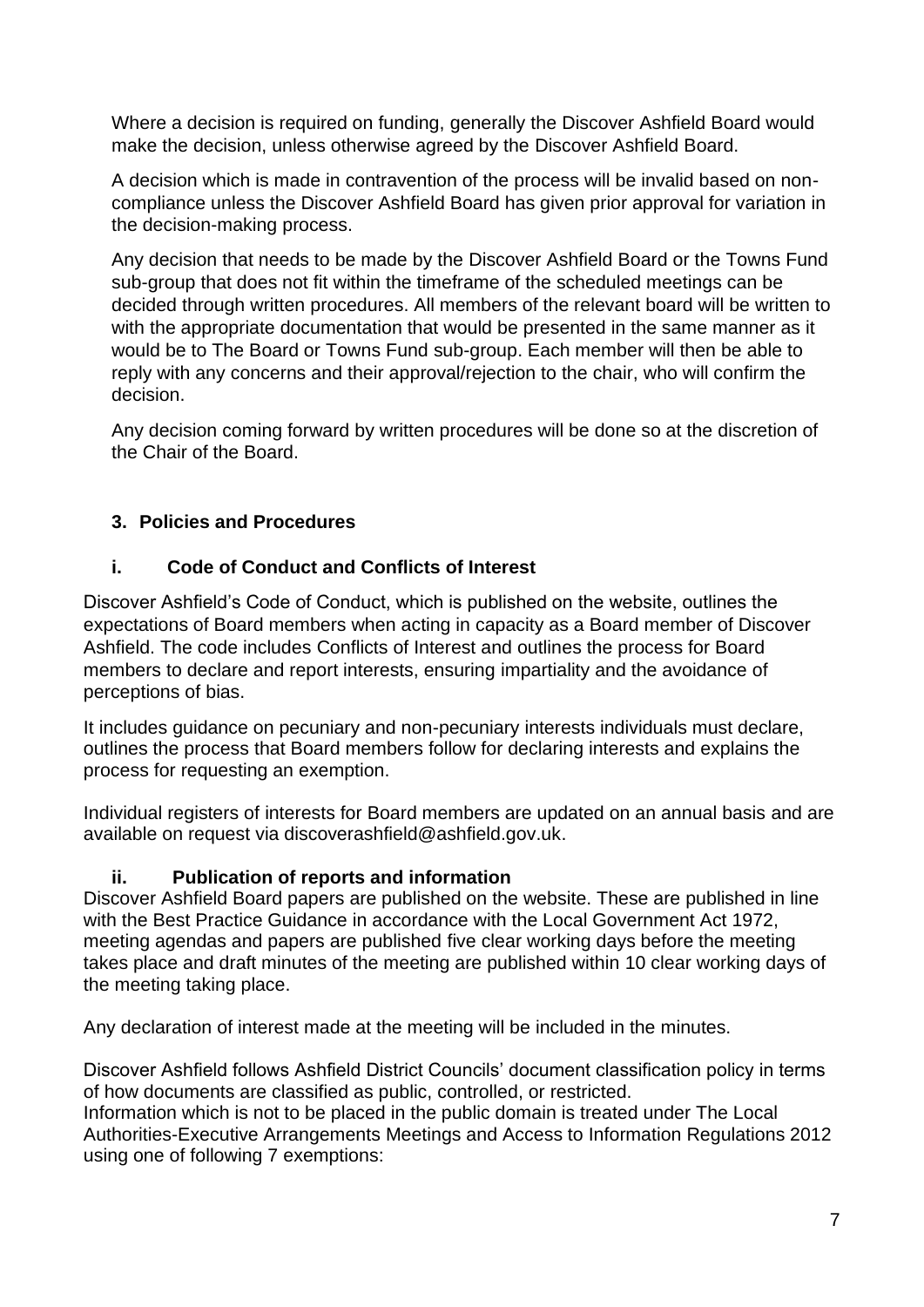- (1) Information relating to any individual.
- (2) Information which is likely to reveal the identity of an individual.
- (3) Information relating to the financial or business affairs of any person (including the Authority holding that information).
- (4) Information relating to any consultations or negotiations, or contemplated consultation or negotiations, in connection with any labour relations matter arising between the authority or a Minister of the Crown and employees of, or office holders under, the authority.
- (5) Information in respect of which a claim to legal professional privilege could be maintained in legal proceedings.
- (6) Information which reveals that the authority proposes:
- (a) to give under any enactment a notice under or by virtue of which requirements are imposed on a person; or
- (b) to make an order or direction under any enactment.
- (7) Information relating to any action taken or to be taken in connection with the prevention, investigation, or prosecution of crime.

Discover Ashfield has in place appropriate data protection arrangements in line with the General Data Protection Regulations (GDPR) and the Data Protection Act 2018. The data provided by promoters is the responsibility of the promoters to make sure it complies with the appropriate legislation and that the data is accurate and correct. Discover Ashfield is the data controller for Board Members data and any other data they collect including data around projects and programmes.

#### **4. Accountability and transparent decision making**

#### **The Accountable Body**

It was agreed at the Discover Ashfield Board meeting on 11<sup>th</sup> December 2020 that Ashfield District Council be appointed as the accountable body for the Towns Fund. The Accountable Body, through the Council's Section 151 Officer, is accountable for the proper use and administration of the Towns Fund funding, all of which falls under the annual audit of Ashfield District Council's accounts, and for ensuring that decisions are made in accordance with this LAF or any other framework which may instead apply.

The Council's responsibilities include:

• Ensuring the decisions and activities of Discover Ashfield related to the Towns Fund conform with legal requirements with regard to equalities, social value, environment, Subsidy Control (formerly State Aid), procurement etc.

• ensuring that funds are used in accordance with the conditions placed on each project.

• ensuring (through the Section 151 Officer) that the funds are used appropriately.

• ensuring that this Assurance Framework (or any other which may instead apply) is implemented and adhered to.

• maintaining the official record of Discover Ashfield proceedings and holding copies of all relevant documents relating to the Towns Fund.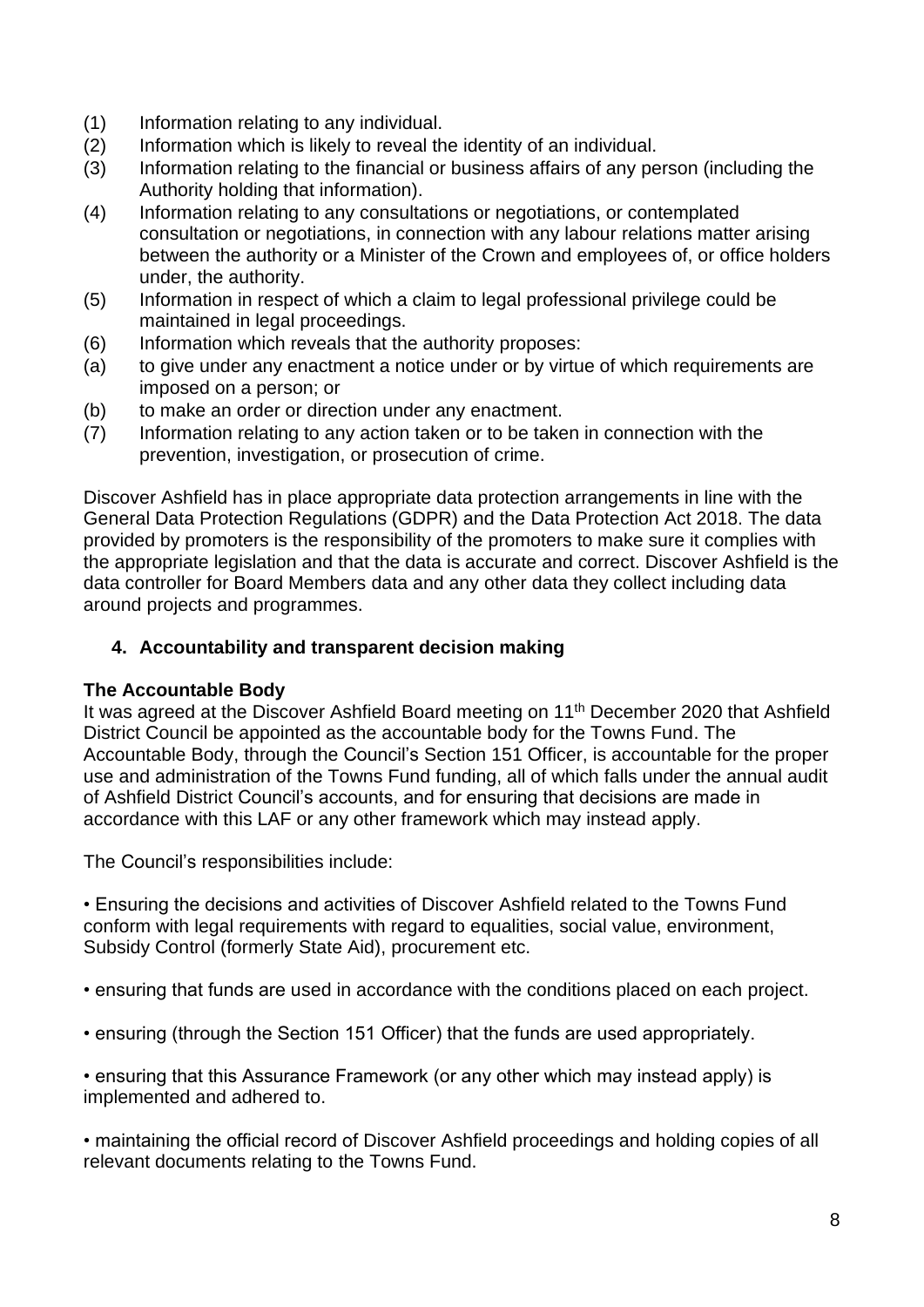• ensuring Discover Ashfield decisions at formal meeting are recorded by way of minutes, and the minutes of each meeting are reported to the subsequent meeting to ensure accuracy. Minutes, agendas, and reports are published on Discover Ashfield's website

• Responsibility for the decisions of Discover Ashfield in approving projects (for example if subjected to legal challenge).

• ensuring arrangements are in place for audit of Towns Fund funding as per Local Authority spend. The annual audit recommendations are reported to the Discover Ashfield Board. In addition, Discover Ashfield and the Accountable Body have agreed timescales and operating practices to support the effective implementation of decisions. This will also include a process for monitoring delivery and specification of what information is required from project promoters.

Project funding will be accompanied by a written agreement between the Accountable Body and the project promoter, setting out the split of responsibilities and specifying provisions for the protection of public funds, such as arrangements to suspend or claw back funding in the event of non-delivery or mis-management.

The use of Towns Fund resources is subject to the usual local authority checks and balances – including the financial duties and rules which require councils to act prudently in spending; these are overseen and monitored by the Section 151 Officer. As part of the Accountable Body's statutory requirements it publishes a report on its website showing any expenditure over £5,000.

While it may put in place procedures and promote proper practice, and monitor and report on the effectiveness of these, the Accountable Body is not responsible for any deficiencies in the administration of public monies among funding recipients and partner bodies. In the event of any shortcomings coming to light it will seek to safeguard, and recover where appropriate, the relevant monies.

The Accountable Body would only refuse a decision of the Discover Ashfield Board and/ or the Towns Fund sub-group if it were:

- Not procedurally valid, or
- Illegal, or
- would lead to the available budget being exceeded.

If a situation did occur whereby the Accountable Body had significant concerns about a decision Discover Ashfield had taken, or proposed to take, then an urgent meeting within 5 working days would be convened by the Section 151 Officer of the Accountable Body with key stakeholders from both the Discover Ashfield Board and the Accountable Body.

There will be a clear separation between project promoters (i.e. Ashfield District Council led schemes) and those advising on decision-making (the Accountable Body role), to ensure the Discover Ashfield Board and the Towns Fund sub-group are acting on impartial advice.

The Accountable Body will appoint an independent business case assurance provider to assess the business cases for each project and to recommend projects to the Towns Fund sub-group and to the Discover Ashfield Board for approval.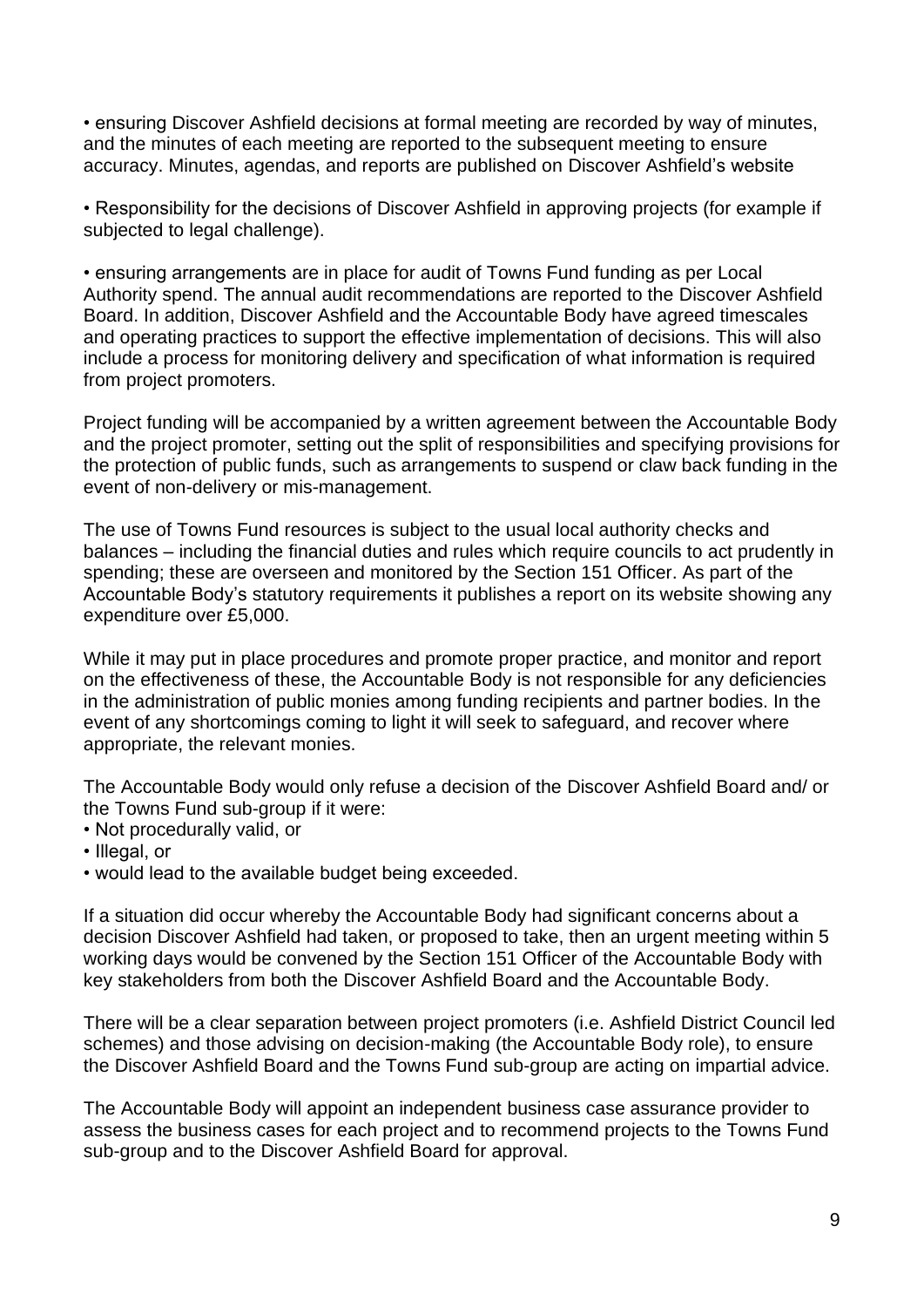Awards of funding by Discover Ashfield and the Accountable Body will be accompanied by a written funding offer agreement between the Accountable Body and the project promoter setting out the split of responsibilities and specifying provisions for the protection of public funds, such as arrangements to suspend or claw back funding in the event of non-delivery or mismanagement.

As a minimum, these agreements will include:

- Details of the project and outputs to be delivered in a specified timescale
- Arrangements for payment (up front or in arrears, quarterly or other)

• Arrangements to suspend or claw back funding in the event of non-delivery or mismanagement

- Monitoring requirements, including the metrics and frequency of reporting
- Publicity obligations and arrangements

The agreement will be signed by the Section 151 Officer (or equivalent) of the promoting organisation and by the Section 151 Officer of the Accountable Body who has the final sign off on funding decisions.

## **Section 151 officer**

The Accountable Body will ensure they address the five principles of the CIPFA guidance:

- Embed a corporate position for the Section 151 officer at the Council
- Create a formal/structured mandate for the Section 151 officer
- Embed good governance into decision making
- Ensure effective review of governance
- Ensure appropriate skills and resourcing

All Board and sub-group documents which have a financial implication will be provided to the Section 151 officer/delegate, and where decisions are being made the Section 151/delegate will have the opportunity to comment.

The Section 151 officer will ensure their oversight of the proper administration of financial affairs within the Kirkby and Sutton Towns Fund programme continues throughout the fiveyear programme (2021/22 – 2026/27). This will include attendance at the Board where possible, and at a minimum at least one meeting each financial year.

A regular programme overview is given at the Board meeting on at least a bi-monthly basis to update on performance, any issues and risks and mitigations of each project.

On a quarterly basis the Board is updated on outputs with each project RAG rated to highlight any projects which are an area of concern to the Towns Fund programme. Any formal requests of changes over 10% to change spend profiles or output profiles are taken to the Towns Fund sub-group for approval.

## **5. Engagement with Stakeholders**

Discover Ashfield is committed to effective engagement and collaboration with all its partners and stakeholders to effectively undertake its role and advocate for its area.

Examples of Discover Ashfield's engagement activities include:

• Regular engagement with the local media on Discover Ashfield's work.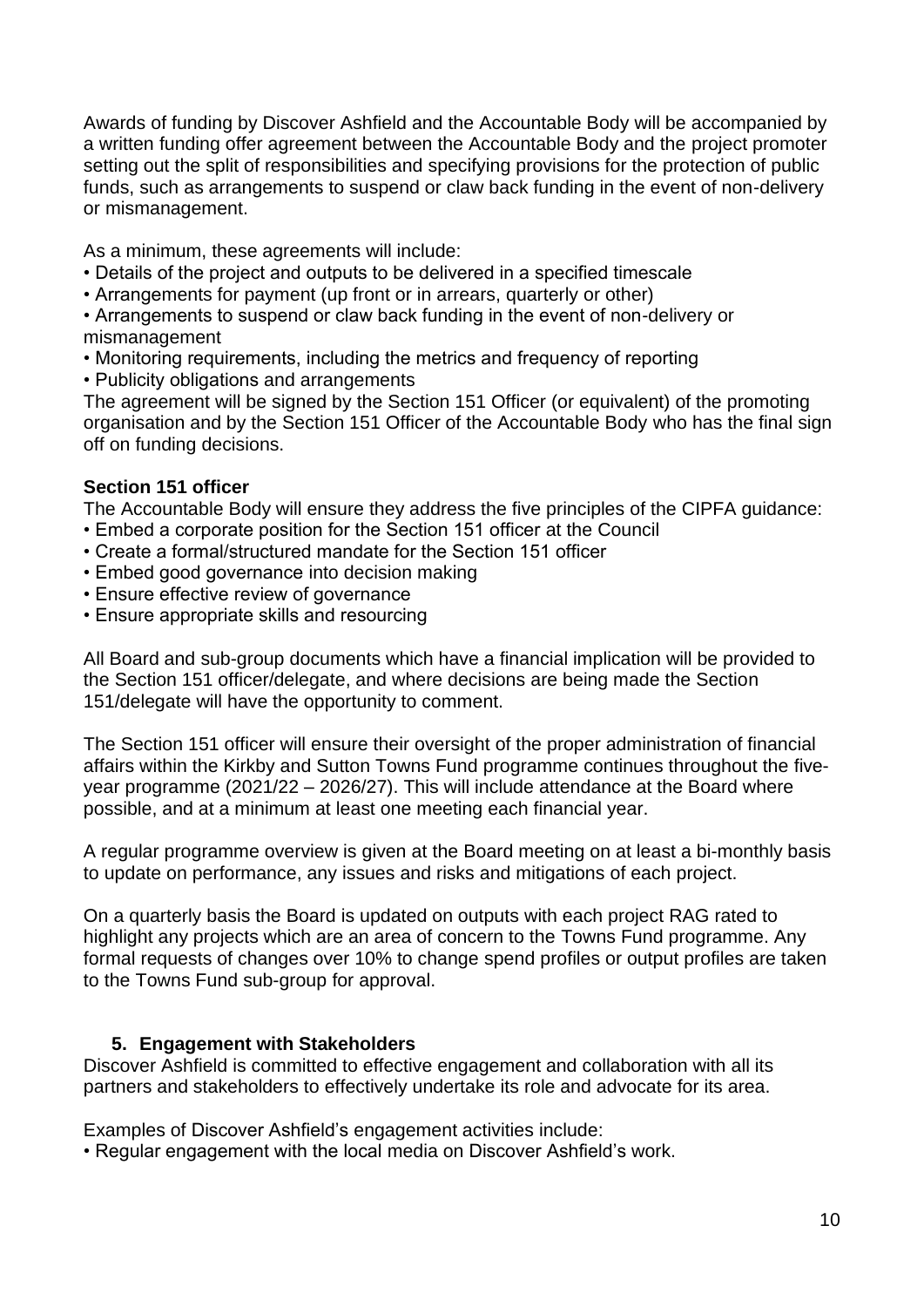• Board members regularly speak at local events, such as those organised by business membership organisations.

• Regular social media updates and website coverage of Discover Ashfield's activity

• A Stakeholder and Engagement Plan has been produced for the Towns Fund work and is regularly reviewed and update.

Discover Ashfield holds an Annual General Meeting which is attended by representatives from the public and private sectors. This meeting takes place annually and can be held either virtually, in person or using a hybrid of the two.

Discover Ashfield is committed to securing social value through the awarding of the Towns Fund contracts and will work with project promoters to embed that within the project design, utilising Ashfield District Council's Social Value Policy: <https://www.ashfield.gov.uk/media/8d88f9438231a5e/social-value-policy.pdf>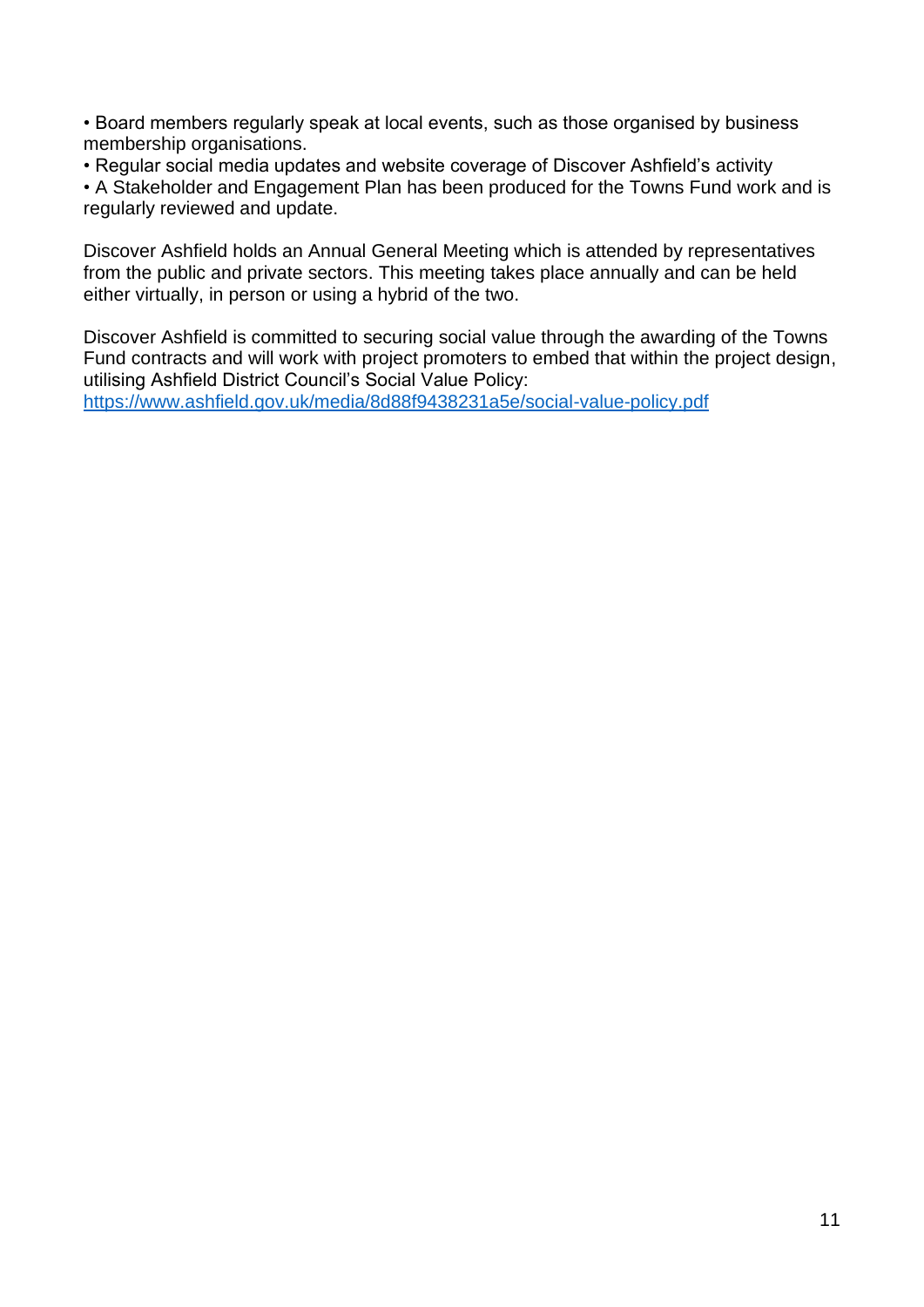| <b>Draft Final Business Case</b><br>1.<br>prepared by project promoter<br>and submitted to Ashfield<br>District Council as the | 5. Business case sent for external<br>assurance to consultants            |
|--------------------------------------------------------------------------------------------------------------------------------|---------------------------------------------------------------------------|
| Accountable Body                                                                                                               | 6. Business case presented to<br>Towns Fund sub-group for sign off        |
| $\mathcal{P}$<br>Draft Business case checked<br>by the Accountable Body                                                        | 7. Business case presented to the<br>Towns Fund Board for sign off        |
| 3.<br>Feedback provided to project<br>promoter on any areas of the<br>business case which need<br>further work                 | 8. Chair of the Board and ADC S151<br>officer sign off business case      |
| 4. Final Business case submitted to<br>the Accountable Body                                                                    | 9. Summary of the business cases<br>sent in batches to MHCLG for sign off |

Ashfield District Council will liaise with the project promoter throughout the process, ultimately taking a recommendation to the Towns Fund sub-group and the Discover Ashfield Board for approval. Following which a Summary Document of the business case (or the business case if required) will be submitted to MHCLG for assessment.

The final business case is to be submitted by the Section 151 officer or equivalent (CEO, MD, FD) of the promoter. Projects will need to meet the following milestones:

1. A detailed 'Green Book' compliant business case has been completed detailing the project and its alignment to the 5-case model. 'The Checklist1' published by HM Treasury should be appended to the business case to confirm that all stages have been completed. [https://assets.publishing.service.gov.uk/government/uploads/system/uploads/attachment\\_d](https://assets.publishing.service.gov.uk/government/uploads/system/uploads/attachment_data/file/935527/Green_Book_guidance_checklist_for_assessing_business_cases.pdf) [ata/file/935527/Green\\_Book\\_guidance\\_checklist\\_for\\_assessing\\_business\\_cases.pdf](https://assets.publishing.service.gov.uk/government/uploads/system/uploads/attachment_data/file/935527/Green_Book_guidance_checklist_for_assessing_business_cases.pdf)

## 2. A Benefit Cost Ratio must be provided

**6. Project Approvals Process**

3. Details confirming whether planning permission is required for the project. If required the stage at which the application is at must be detailed, including any pre-app. advice received, together with a timeframe for submission of the planning application and the milestone for planning approval.

4. Confirmation that any 'Section 106' or other agreements related to planning permission have been entered or the milestone for when they will be entered.

5. Confirmation of the procurement process to be undertaken and the milestones for the process.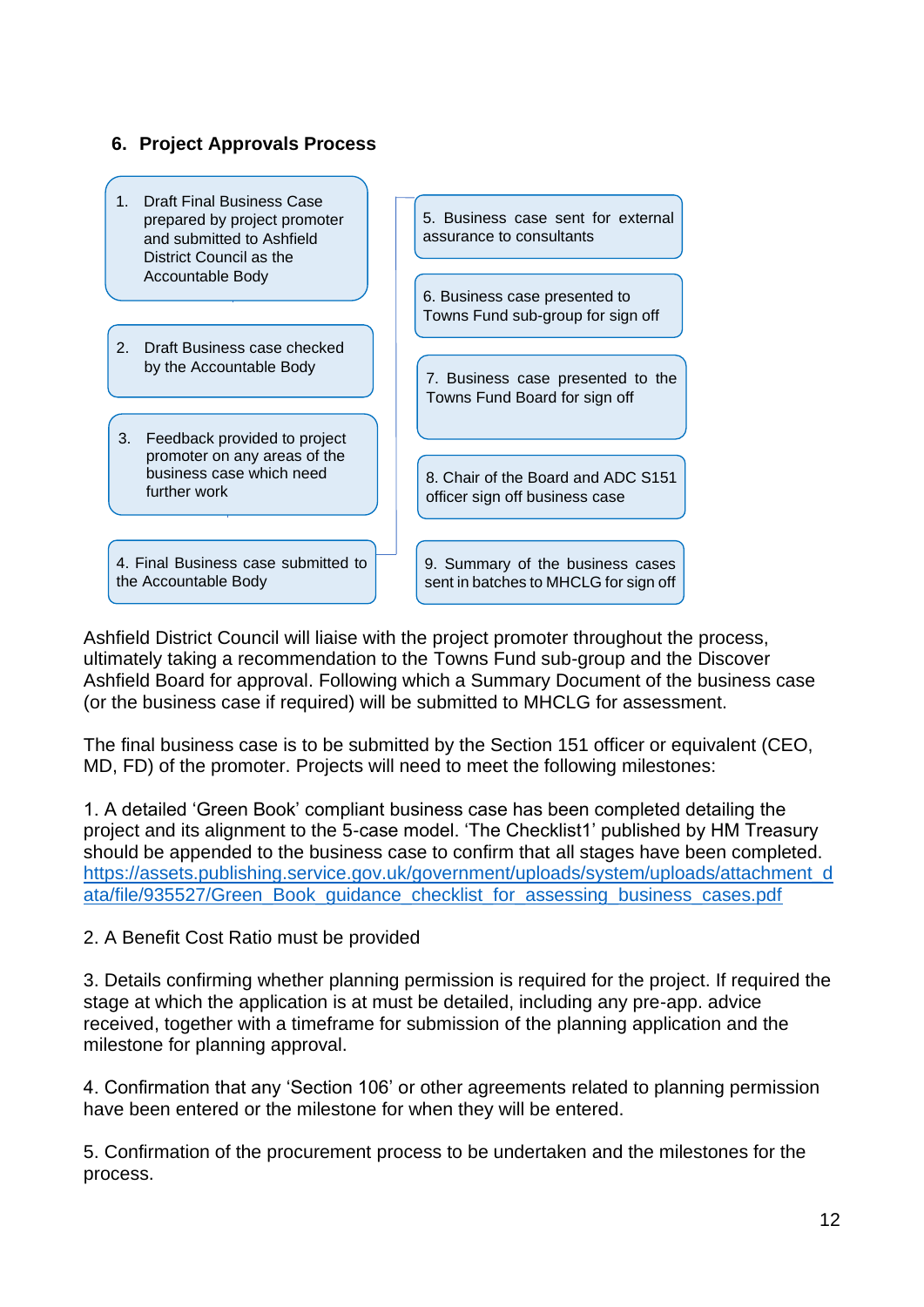6. Confirmation that the promoter will be responsible for any variations to the contract price and that once entered, the contract will be completed in line with the details submitted. The promoter should submit a separate letter appended to the Business Case which confirms this from their Financial Director or equivalent.

7. Confirmation of which RIBA stage the project has been designed to or its equivalent and a project programme with milestones identifying when each RIBA Stage has or will be completed.

8. Details of any changes to the project from the initial Towns Fund submission with reasoning behind these changes.

9. Confirmation of the status of all co-funding with details of the sources of funding and the timeframe for when the co-funding will be confirmed.

10. Confirmation that all land/ legal agreements are being progressed with a timeframe for completion with details of the milestones for achieving this.

11. A phasing plan identifying the start and completion elements of the project along with costs associated with each phase and the outputs/outcomes that will be delivered on a quarterly basis.

12. A risk register identifying the key risks and the project manager responsible. The risk register needs to be scored and include a mitigation plan.

13. Within the business case the project sponsor must provide details of how this intervention will deliver on low carbon and social value outcomes, including through the procurement and construction of the project. For example, projects are requested to provide details on impacts to local communities, levels of affordable housing and levels of skills and training.

14. A Subsidy Control (formerly State Aid) compliant report is to be provided by a suitably qualified UK lawyer with a duty of care to the promoter and the Discover Ashfield Board and the Accountable Body. The project is required to be Subsidy Control compliant before it is progressed, and the report is required to be annexed to the business case.

The promoter is required to address all the points above, failure to supply this information may delay any recommendation being put forward to the Towns Fund sub-group by the Accountable Body.

Discover Ashfield and the Accountable Body will progress assessment of the projects as follows:

- 1. The Accountable Body will carry out an assessment of the submitted draft business case in line with the requirement of the LAF and feedback to the projects on any further requirements.
- 2. Once the final business case (FBC) is submitted to the Accountable Body it will be sent for external assurance to appointed consultants.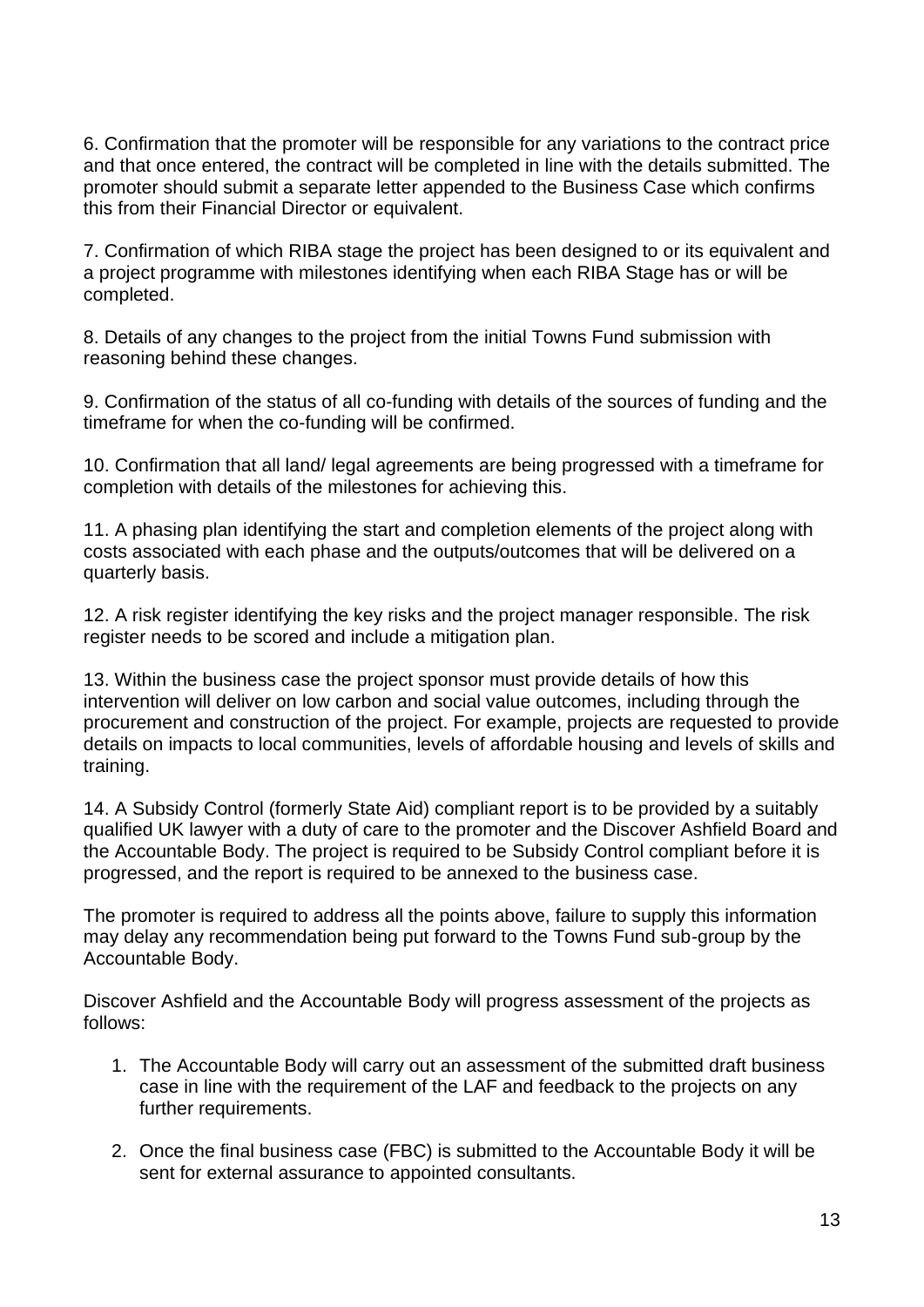- 3. Following sign off by the external assurers the Accountable Body will draft a report to the Towns Fund sub-group and this report will be presented at the next available meeting. This report will include a synopsis of the application made for funding, an appraisal of the application, and view by legal expert (where appropriate), a final recommendation whether to fund the project or not including any conditions which would be set.
- 4. Promoters will be required to attend the Towns Fund sub-group and present their business case.
- 5. The Towns Fund sub-group will approve, reject, or request additional information.
- 6. Following approval from the Towns Fund sub-group, the project will be put in front of the Discover Ashfield Board for ratification.
- 7. The Chair of the Board and ADC S151 officer will sign off the FBC
- 8. Once ratified the summary of the business case will be submitted to MHCLG for sign off. The business cases will be submitted in batches to MHCLG, the timings of these submissions will be agreed with the promoter, along with deadlines for submission to the Accountable Body.

Note: For the Automated Distribution and Manufacturing Centre (ADMC) project MHCLG have asked for submission of the full business case for sign off. The business case will need to be approved by the Towns Fund sub-group and ratified by the Board before submission to MHCLG.

9. Once a Summary Document or business case is agreed by MHCLG the Accountable Body will issue a grant offer agreement detailing all conditions and the timing of payments. The offer agreement will require promoters to sign up to the delivery of the project and the outputs, which will be subject to claw back.

10. The Accountable Body and Discover Ashfield will monitor and carry out an audit of processes on the delivery of the project and the outputs.

The promoter must confirm the following before funding for the construction phase/ project delivery will be released by the Accountable Body:

1. Planning permission, if required is in place.

2. Any 'Section 106' or other agreements related to planning permission have been entered.

3. Confirmation that the project has been designed to RIBA Stage 4 or its equivalent.

- 4. The results of the procurement exercise detailing:
- The tenders received (along with the detailed costs)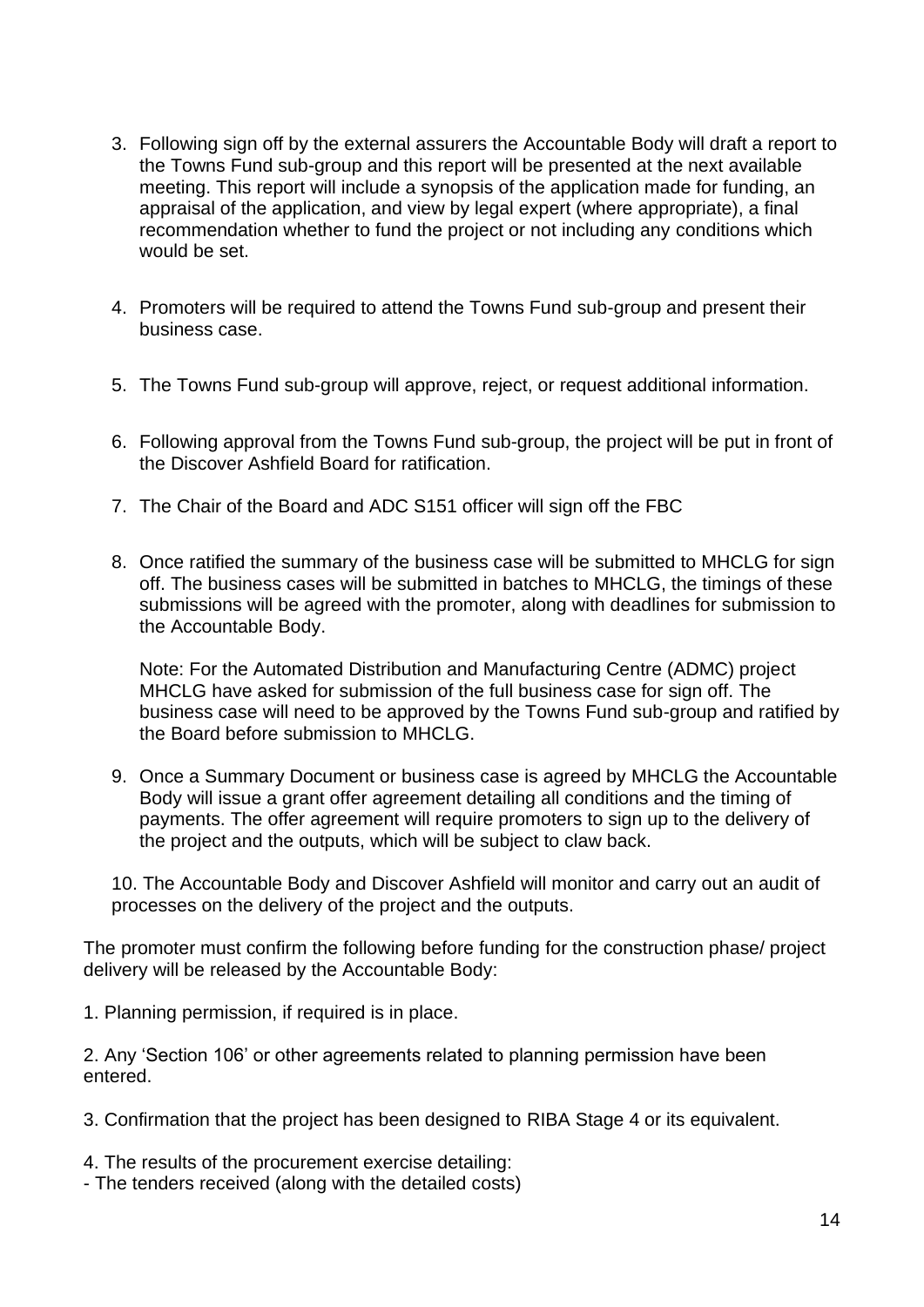- The tender accepted (along with timescales/ conditions)

5. Details of the construction contract (if applicable) to be entered into by the promoter detailing:

- Name of contractor
- Start date
- Completion date
- Liquidated damages/ cost over runs

6. Details of any outstanding points preventing/ delaying the start-up of a construction contract.

7. Confirmation that all co-funding is in place with details of the sources of funding, including letters from third party funders confirming any conditions and timescales.

8. Confirmation that all land/ legal agreements have been completed and are in the control of the promoter to deliver the entire project.

## **Early Release Towns Fund Capital Funding**

Up to 5% of the Towns Fund capital allocation for a project can be released in advance, subject to the submission of satisfactory evidence of need by the project sponsor. Agreement to release of the funding is delegated to the Council's Portfolio Holder and S151 officer in consultation with the Chair of the Discover Ashfield Board.

For projects which require more than the 5%, a report will be taken to the Board for consideration. The funding can be spent on business case development and on direct project delivery. MHCLG will bear the risk for any of the 5% spent on project development should the project not be realised and will not seek to claw back the funding. The funding would be taken off the Towns Fund Deal value and the introduction of a replacement project would require a negotiation and assessment process.

Once the funds of £3.31m are received from MHCLG they will be held within the Accountable Body's Towns Fund capital programme allocation and the Portfolio Holder for Regeneration and Planning, together with the Director Place and Communities will hold delegated authority to release the funds.

The Accountable Body will issue an offer letter to the promoter detailing how and when the full grant will be paid and the conditions and any claw back.

Investment decisions will be made for all funding applying statutory requirements, conditions of funding or local transport objectives where applicable.

All Board and sub-group members will make decisions on merit having considered all of the relevant information available at the time.

Pursuit of recovery of funds is at the discretion of the Board based on the evidence presented to them if the project is not fully delivered in line with the original submission.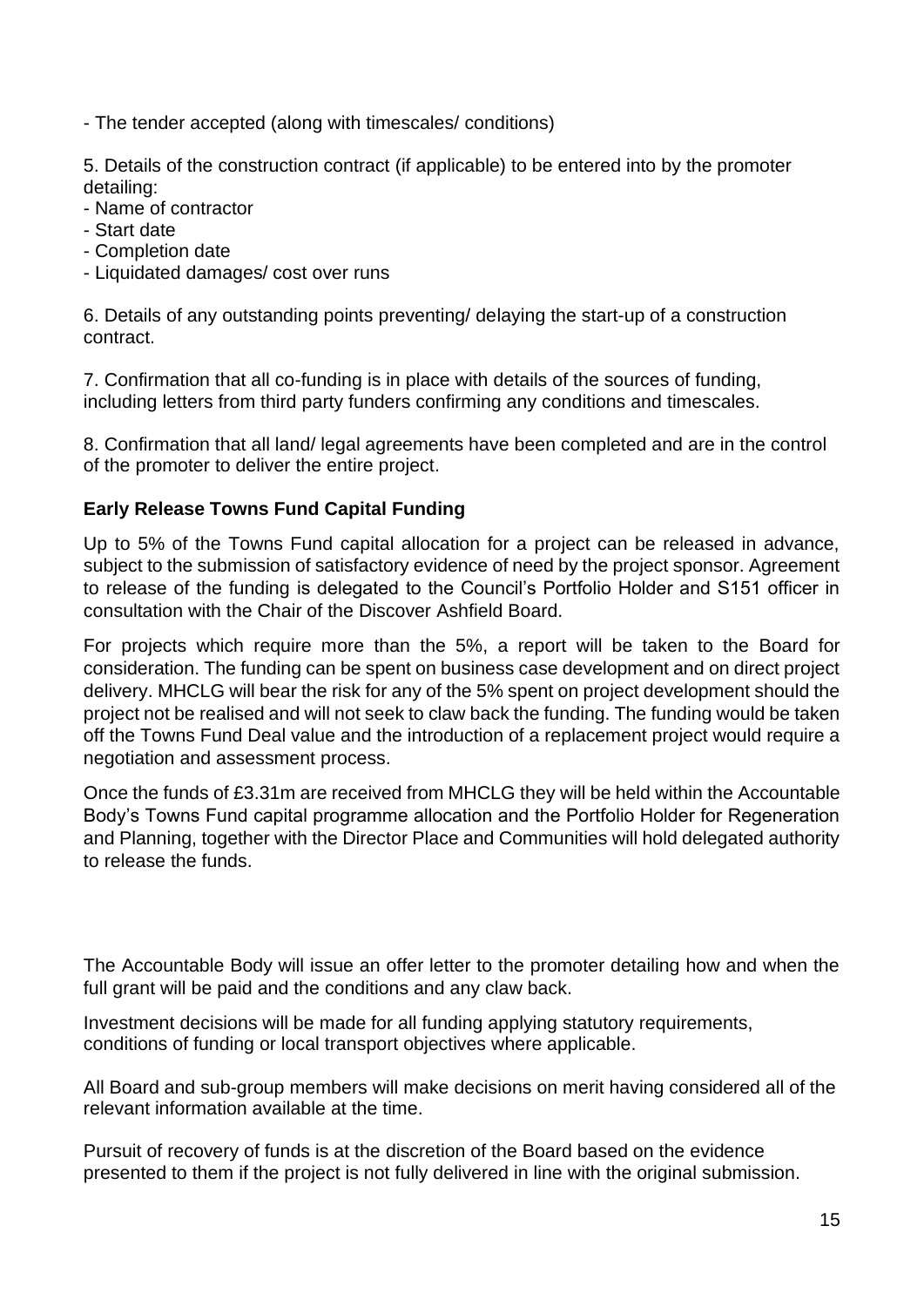The Discover Ashfield Board and the Accountable Body will need to assure themselves that projects are deliverable and represent value for money. It is the promoter's responsibility to provide sufficient independent evidence that the project delivers value for money.

The Accountable Body will use appropriate external consultants to consider the Benefit Cost Ratio and make recommendations to the Towns Fund sub-group and the board.

The evidence and information provided will vary from project to project due to the nature and priorities of the project.

Transport schemes, defined as those which are reliant upon 'transport' outcomes (such as time savings) to demonstrate value for money, are required to follow WebTAG guidance. For the avoidance of doubt, the provision of infrastructure such as a road which is intended to produce non-transport outcomes such as job creation may be assessed against these outcomes. However, where this infrastructure would also impact upon existing users of transport networks WebTAG-compliant analysis may be required to determine the degree to which these impacts affect the overall case for the project.

For projects which are regeneration or housing led, promoters will need to provide a clear statement of the objectives of the project and evidence that there is market demand for the scheme. This should be expressed as projected take-up but, must be supported by evidence that the market will take this up within the projected time. This evidence can comprise correspondence, notes of meetings and any independent assessment of demand or advice from specialist consultants.

The Accountable Body will be responsible for ensuring value for money for all projects and programmes. The Finance Officer at the Accountable Body will be responsible for scrutiny of and recommendations for each business case.

#### **Changes to projects**

In the event that a project has, in the opinion of the Towns Fund sub-group or the board or Ashfield District Council, significantly changed (by 10% or more) from what was originally proposed (i.e. spend profile, outputs and outcomes, or delivery) Ashfield District Council will write to the promoter requesting a written response detailing how and why the project has changed including details of changes to the following:

- rationale and strategic fit;
- how the project addresses need and opportunity
- alignment with other plans and strategies
- Towns Fund ask (£ million)
- Total project cost (£ million)
- Outputs
- Outcomes
- Co-funding total
- Co-funding breakdown
- Capital/revenue split
- Financial profile
- Project completion date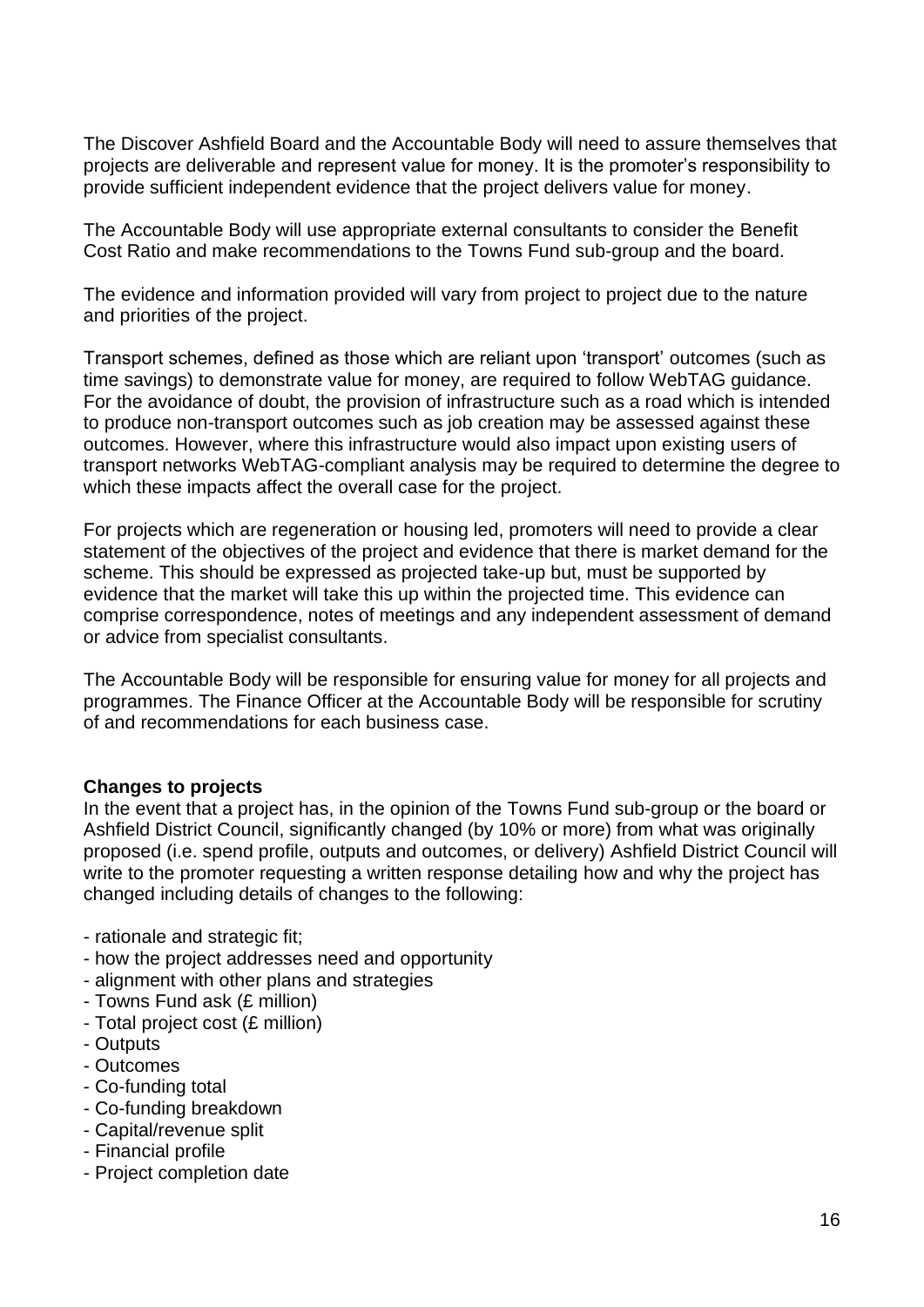Following receipt of the response the Board may decide on one of the following options: to proceed with the amended project, request that the project revert back to what was originally approved, release only part of the funding or delete the project from the programme. If it is agreed that the project can be amended the promoter will be required to complete a project adjustment form issued by MHCLG. Once completed and approved by the Towns Fund sub-group, the form will be submitted by Ashfield District Council to MHCLG for consideration. Ashfield District Council will then confirm the outcome of the request with the Towns Fund sub-group and the promoter.

For form content see: [https://townsfund.org.uk/resources-collection/mhclg-business-case](https://townsfund.org.uk/resources-collection/mhclg-business-case-guidance)[guidance](https://townsfund.org.uk/resources-collection/mhclg-business-case-guidance) (page 11).

If a project has not commenced within 3 months of MHCLG approval being confirmed, the project will be reported as a High-Risk project. In this instance Ashfield District Council will write to the promoter requesting a written response detailing why the project has been delayed. If the Board and/ or the Accountable Body are not satisfied with the response, they can remove the project from the programme, subject to agreement by MHCLG.

The Board and Accountable Body will be provided with quarterly performance reports by the Towns Fund programme manager. If it is reported that a project is delayed (commencement/completion/outputs/outcomes) by 3 months or more then the project will be reported as a High-Risk project. In this instance Ashfield District Council will write to the promoter requesting a written response detailing why the project was delayed.

If the Board are not satisfied with the response, then they can request that the funds already paid are repaid to the Accountable Body or decide not to release any future years funding. This will be subject to prior agreement by MHCLG.

#### **7. Risk management**

A risk register is maintained of all projects and this is updated on a regular basis and shared with the Towns Fund sub-group and the board. The risks of each project are rated using a scoring matrix based on likelihood and impact that each risk presents. A set of mitigations is also included.

Based on the risk register and as part of the programme overview report, high risk projects are highlighted to the Towns Fund sub-group and the board. The named individual who is responsible for the identification and management of risk is the Service Manager for Place and Wellbeing at Ashfield District Council.

Where a project is seen as High Risk the Council will write to the promoter on behalf of the board setting out the risks and requesting a written response outlining how the risks will be mitigated. If the Board are not satisfied with the response, then they can remove the project from the programme.

#### **8. Contract Management**

Once a project is approved, a funding agreement will be drafted by the Council and issued to the project promoter. The funding agreement between the Council and the project promoter sets out the conditions relating to the funding and the responsibilities of the Council and the project promoter. This will include any conditions for funding that are in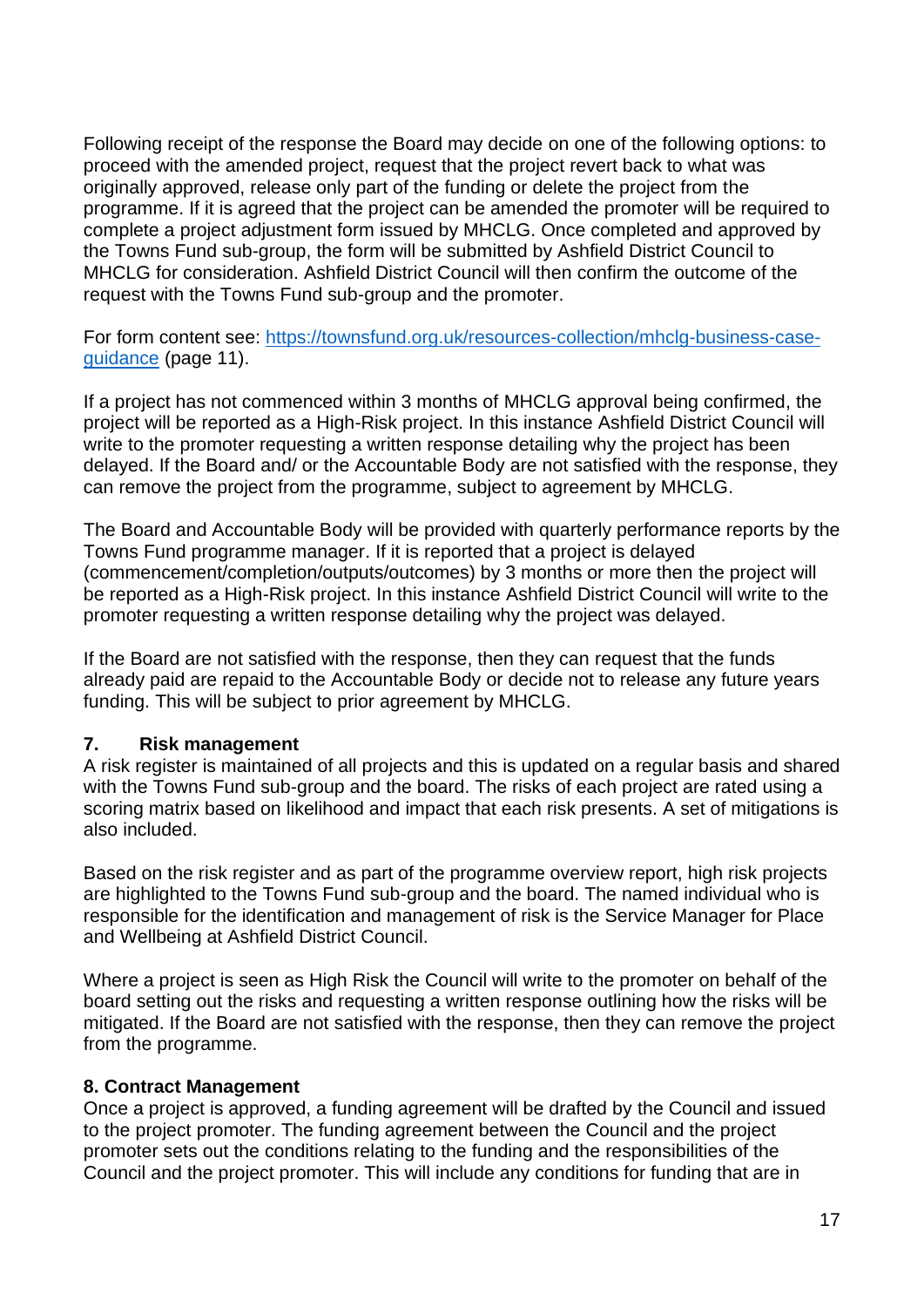place through either the requirements set by government in the Heads of Terms or in subsequent guidance, and/or conditions set by the Council or the Town Deal Board as part of the process for approval of the project business case.

The funding agreement will also confirm that the project promoter:

- Bears the risk for all overspend on the project beyond the approved amount
- Will be required to participate in a full and timely manner with any audit activity that is undertaken as part of the overall programme assurance
- Will be required to participate in a full and timely manner with any external reviews undertaken by government (or commissioned by government) as part of its assurance of Towns Fund delivery and/or evaluation of the programme
- Will maintain regular and timely reporting as set out in the monitoring and evaluation requirements.

Any contractual issues relating to projects will be considered informally in the first instance through ongoing dialogue between the Council and the project promoter. Where issues are unable to be resolved, they will be considered by the Town Deal Board prior to any formal action being taken. Where necessary, the Council will seek legal advice regarding significant contractual issues in the interests of fulfilling its role as the Accountable Body for the Towns Fund.

As noted in a previous section, processes are in place to agree changes to projects. It is the responsibility of the Council to maintain overall change control and ensure any changes are recorded including the requisite level of approval obtained.

Payment milestones will be agreed with the project promoter at the point of contract. The milestones will depend on the complexity, cost and timescales of the project. The claims and payment process will then be managed by the Council in liaison with the project promoter. Arrangements for processing claims will be made in line with the Council's financial procedures and may be subject to both internal and external audit. Where the project promoter is the Council itself, additional processes and checks will be put in place to ensure an appropriate separation of roles.

Where projects have not delivered the contracted outputs, then clawback provisions within the funding agreement may be utilised to recover funding. In these circumstances, the Council would make a recommendation to the Towns Fund sub-group in the first instance. Following a view from the S151 Officer, the Towns Fund sub-group would set out its intended approach to recover funding for the Town Deal Board, allowing the latter to comment on this before any steps to recover funding were taken by the Council as the Accountable Body.

## **9. Monitoring and Evaluation**

The Towns Fund provides a unique opportunity to better understand what policy interventions are most effective in driving economic growth and living standards at the town level. This improved understanding will rely on the frequent collection of high-quality data to enable the ongoing monitoring of progress and the evaluation of the Fund's impact. Monitoring and Evaluation of the Towns Fund will ensure that Government has better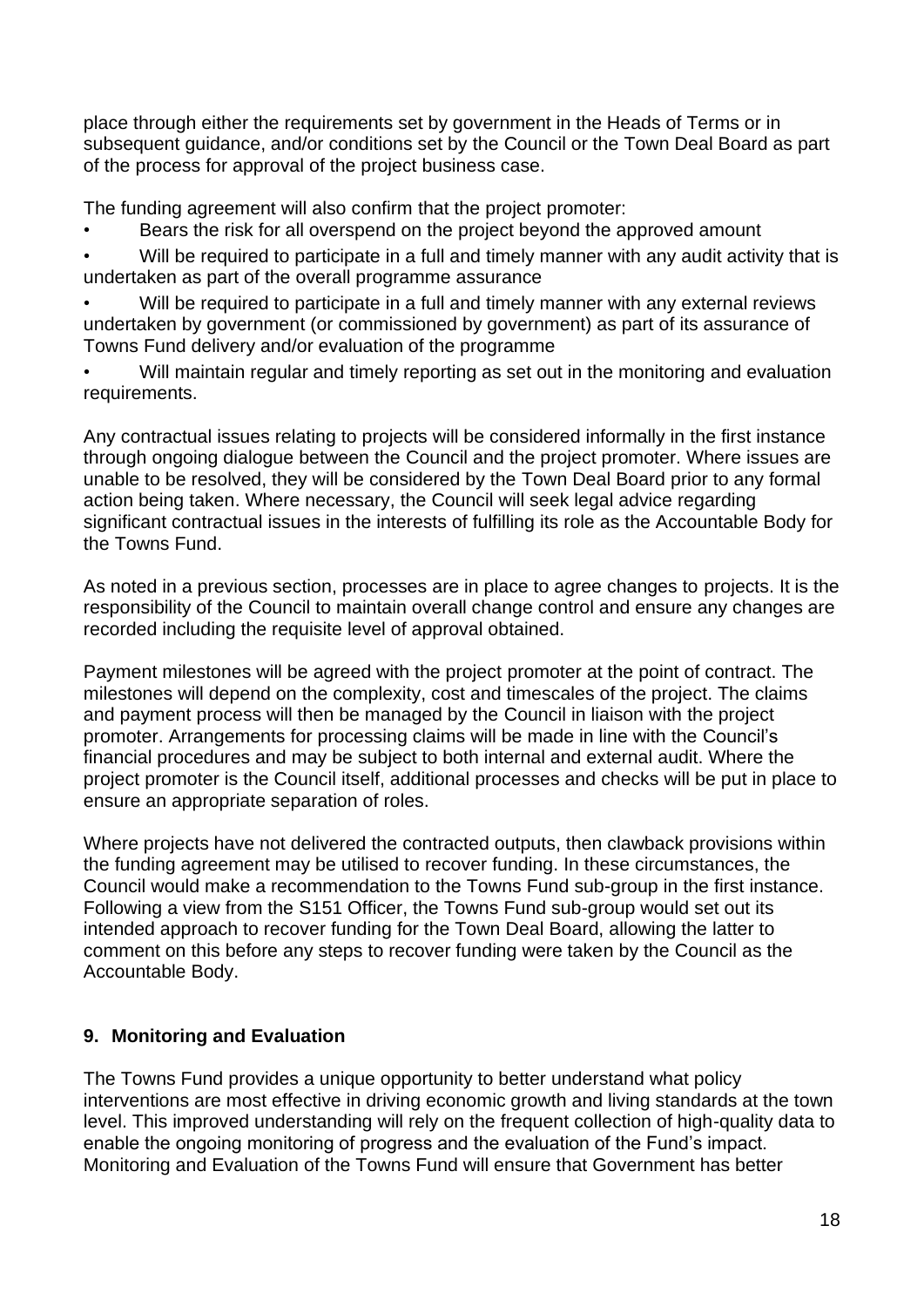evidence of what policy levers work best to improve connectivity, spatial organisation, skills, and local authority capability in towns.

Ashfield District Council is committed to undertake monitoring and evaluation of the Towns Fund programme for Kirkby and Sutton and to submit monitoring information to MHCLG at six-monthly intervals as per the schedule below:

#### **6-month reporting**

1st April – 30th September – due 1st December 1st October - 31st March – due 1st June

#### **Annual reporting**

The financial year 1st April – 31st March – due 1st June

Monitoring submissions from promoters will be required one full calendar month before the deadlines of 1st June and 1st December.

Reporting will be required for the following:

- Inputs and Activities
- Outputs and Outcomes
- Project Expenditure
- Project Progress
- Project Changes
- Risks
- Feedback on local engagements (Annually)
- Feedback on how the overall investment strategy is progressing (Annually)

Promoters will be provided with a table of the indicators which must be reported on, for some indicators, a baseline will need to be established which will enable the impact of the project to be determined. For example, this could be a photograph of a site prior to construction work beginning.

Ashfield District Council will manage the Towns Fund programme and will report principally to the Discover Ashfield Board who oversee the programme management. Programme management will be through the monitoring process, the terms of this will be defined in each project's grant offer agreement. The agreement will determine the payment profile, the output and outcome profile and milestones.

Programme monitoring will be according to the milestones and outputs in the business case and reviewed on a quarterly basis based on the grant offer agreement.

The principles of programme management will be for Ashfield District Council to manage the key programme risks, through proactive engagement with promoters and developing a system of regular reporting. A programme overview including high risk projects will be presented at every second Board meeting (i.e. bi-monthly).

The Accountable Body has the right to withhold funding if the project delivery expectations, defined at inception are not met within the agreed funding period.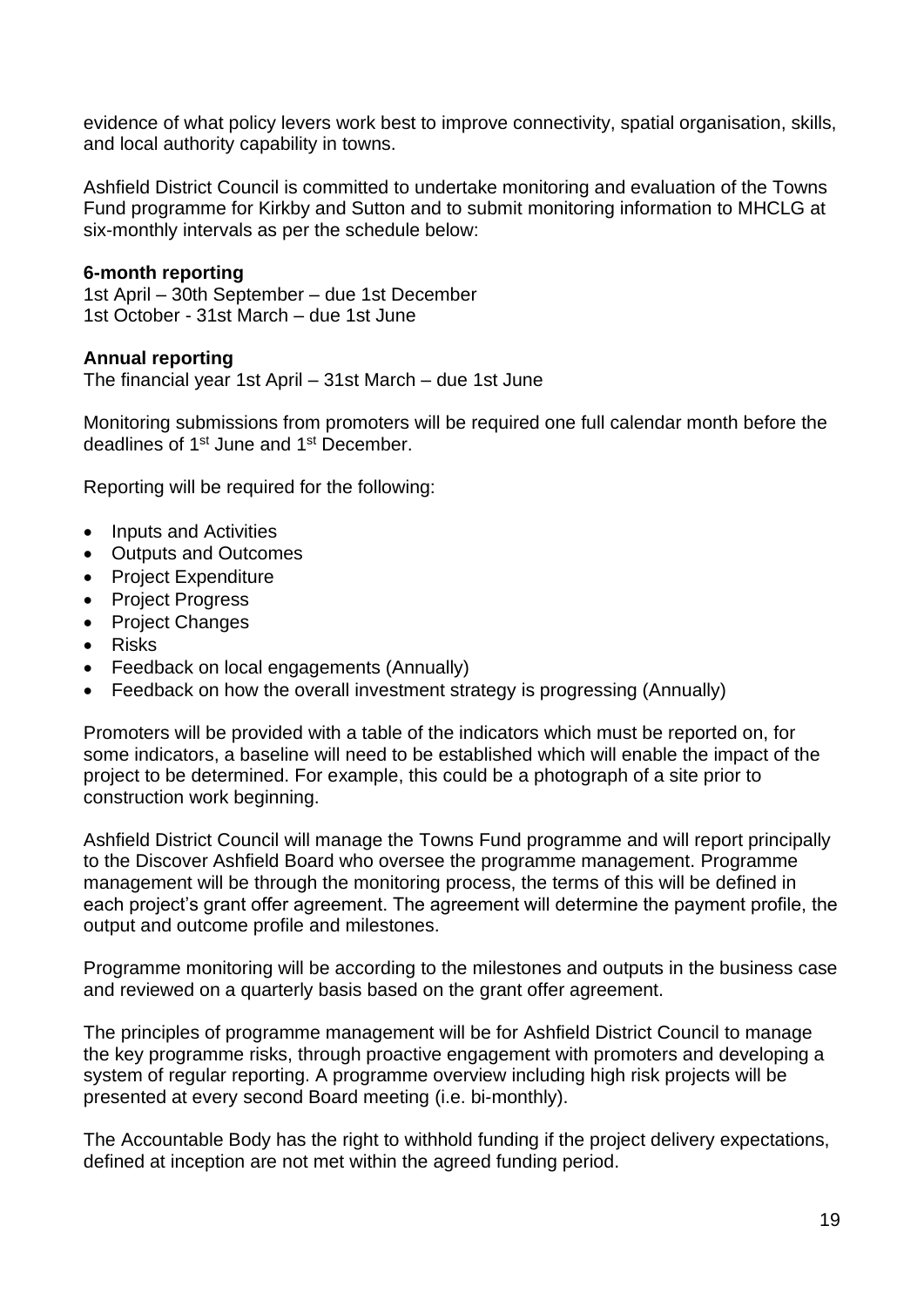Projects will be required to submit quarterly monitoring reports (financial, output and narrative) explaining their progress to spend and delivery targets and noting specific changes to the project and challenges in delivery. If a project underperforms by 10% in successive quarters a full report will be required to be submitted by the project sponsor explaining the reasons for the underperformance and actions being taken/planned to address this.

The timings of the quarterly monitoring will align with the Towns Fund bi-annual reporting.

The Accountable Body reserves the right to recover or withhold all or part of the funding supplied for a project in these circumstances:

- The project is not delivered within agreed dates
- The project delivered differs from that specified

• The outcomes demonstrated through post-delivery evaluation fall short of those on which the value for money assessment and business case were based

• The outputs identified in the Business Case are not delivered.

Monitoring reports will be summarised for consideration on a quarterly basis at the Board, using a RAG rating system. In line with good practice and to support effective and robust decision making, monitoring reports to the Board will typically summarise good progress and areas of good practice. The report will also highlight risks to the delivery of the programme.

If projects are highlighted as high risk due to poor output delivery, if the Board considers it appropriate, promoters will be invited to the Board to explain the slippage. The Board will take local circumstances into account in taking decisions over whether funding should be withheld or recovered.

## **Evaluation**

All projects at the time of signing the grant offer letter will complete the Summary Framework and this will be used to collect and collate information to inform the evaluation of the Towns Fund programme for Kirkby and Sutton.

All projects will be subject to a post-project completion report; this will ensure Ashfield District Council follows best practice using recognised project and programme management techniques to ensure sound decisions have been made.

## **10. Communications**

Branding requirements will be set by MHCLG. Each project promoter will be given the branding guidance which includes details for press and publicity and marketing and branding materials. Each project is contractually obliged to conform to the branding guidance as set out in the Memorandum of Understanding. Prior to issue all publicity must be sent to Ashfield District Council's communications team: [corpcomms@ashfield.gov.uk](mailto:corpcomms@ashfield.gov.uk) and Discover Ashfield [discoverashfield@ashfield.gov.uk](mailto:discoverashfield@ashfield.gov.uk) for review.